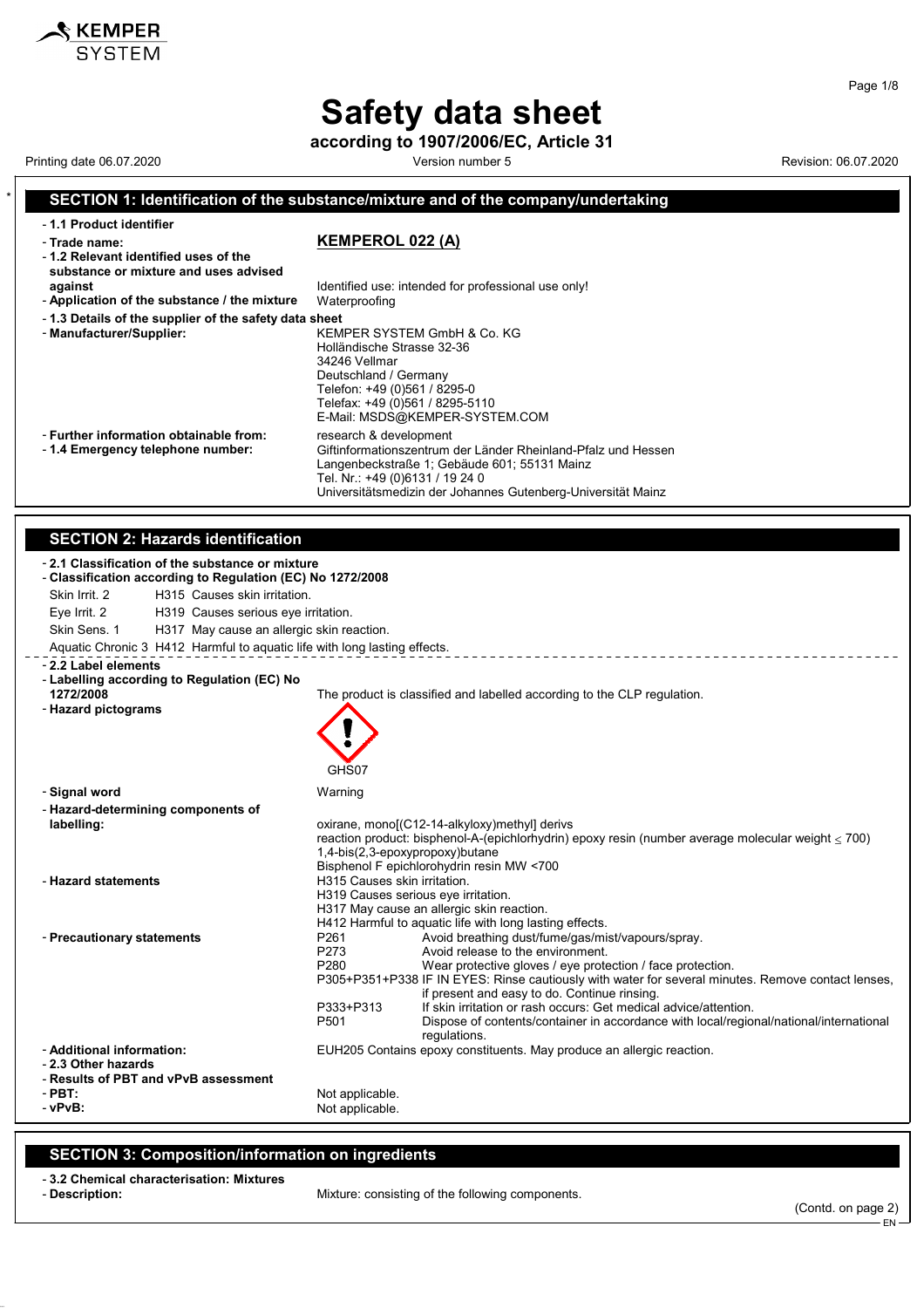

**according to 1907/2006/EC, Article 31**

Printing date 06.07.2020 **Printing date 06.07.2020** Version number 5 Revision: 06.07.2020

### **Trade name: KEMPEROL 022 (A)**

|                                                                                                                    |                                                                                                                                                                                                  | (Contd. of page 1) |
|--------------------------------------------------------------------------------------------------------------------|--------------------------------------------------------------------------------------------------------------------------------------------------------------------------------------------------|--------------------|
| Dangerous components:                                                                                              |                                                                                                                                                                                                  |                    |
| CAS: 7727-43-7<br>EINECS: 231-784-4<br>Reg.nr.: 01-2119491274-35                                                   | barium sulphate, natural<br>substance with a Community workplace exposure limit                                                                                                                  | 12.5-25%           |
| CAS: 68609-97-2<br>EINECS: 271-846-8<br>Index number: 603-103-00-4<br>Reg.nr.: 01-2119485289-22                    | oxirane, mono[(C12-14-alkyloxy)methyl] derivs<br>Skin Irrit. 2, H315; Skin Sens. 1, H317                                                                                                         | 12.5-25%           |
| CAS: 25068-38-6<br>NLP: 500-033-5<br>Index number: 603-074-00-8<br>Reg.nr.: 01-2119456619-26                       | reaction product: bisphenol-A-(epichlorhydrin) epoxy resin (number average molecular weight $\leq$ 700)<br>Aquatic Chronic 2, H411; Skin Irrit. 2, H315; Eye Irrit. 2, H319; Skin Sens. 1B, H317 | 10-12.5%           |
| CAS: 9003-36-5<br>NLP: 500-006-8<br>Reg.nr.: 01-2119454392-40                                                      | Bisphenol F epichlorohydrin resin MW <700<br>Aquatic Chronic 2, H411; Skin Irrit. 2, H315; Skin Sens. 1, H317                                                                                    | $2.5 - 10%$        |
| CAS: 2425-79-8<br>EINECS: 219-371-7<br>Index number: 603-072-00-7<br>Reg.nr.: 01-2119494060-45                     | 1,4-bis(2,3-epoxypropoxy)butane<br>Acute Tox. 4, H302; Acute Tox. 4, H312; Acute Tox. 4, H332; Skin Irrit. 2, H315; Eye Irrit. 2, H319; Skin Sens.<br>1, H317; Aquatic Chronic 3, H412           | $2.5 - 10%$        |
| CAS: 84852-15-3<br>EINECS: 284-325-5<br>Index number: 601-053-00-8 Acute Tox. 4, H302<br>Reg.nr.: 01-2119510715-45 | 4-nonylphenol, branched<br>Repr. 2, H361fd; Skin Corr. 1B, H314; Eye Dam. 1, H318; Aquatic Acute 1, H400; Aquatic Chronic 1, H410;                                                               | $< 0.5\%$          |
| - SVHC                                                                                                             |                                                                                                                                                                                                  |                    |
| 84852-15-3 4-nonylphenol, branched                                                                                 |                                                                                                                                                                                                  |                    |
| - Additional information:                                                                                          | For the wording of the listed hazard phrases refer to section 16.                                                                                                                                |                    |

### **SECTION 4: First aid measures**

| -4.1 Description of first aid measures<br>- General information:   | Immediately remove any clothing soiled by the product.<br>Symptoms of poisoning may even occur after several hours; therefore medical observation for at least 48<br>hours after the accident. |
|--------------------------------------------------------------------|------------------------------------------------------------------------------------------------------------------------------------------------------------------------------------------------|
|                                                                    | Do not leave affected persons unattended.                                                                                                                                                      |
|                                                                    | Personal protection for the First Aider.                                                                                                                                                       |
| - After inhalation:                                                | Take affected persons out of danger area and lay down.<br>In case of unconsciousness place patient stably in side position for transportation.                                                 |
|                                                                    | Supply fresh air; consult doctor in case of complaints.                                                                                                                                        |
| - After skin contact:                                              | Immediately wash with water and soap and rinse thoroughly.<br>Seek medical treatment in case of complaints.                                                                                    |
| - After eye contact:                                               | Rinse opened eye for several minutes under running water. If symptoms persist, consult a doctor.<br>Protect unharmed eye.                                                                      |
| - After swallowing:                                                | If symptoms persist consult doctor.                                                                                                                                                            |
| -4.2 Most important symptoms and effects,                          |                                                                                                                                                                                                |
| both acute and delayed<br>-4.3 Indication of any immediate medical | No further relevant information available.                                                                                                                                                     |
| attention and special treatment needed                             | No further relevant information available.                                                                                                                                                     |

| <b>SECTION 5: Firefighting measures</b>                       |                                                                                                             |
|---------------------------------------------------------------|-------------------------------------------------------------------------------------------------------------|
| - 5.1 Extinguishing media<br>- Suitable extinguishing agents: | CO2, powder or water spray. Fight larger fires with water spray or alcohol resistant foam.                  |
|                                                               | Use fire extinguishing methods suitable to surrounding conditions.                                          |
| - For safety reasons unsuitable extinguishing                 |                                                                                                             |
| agents:                                                       | Water with full jet                                                                                         |
| -5.2 Special hazards arising from the                         |                                                                                                             |
| substance or mixture                                          | Formation of toxic gases is possible during heating or in case of fire.                                     |
| -5.3 Advice for firefighters                                  |                                                                                                             |
| - Protective equipment:                                       | Do not inhale explosion gases or combustion gases.                                                          |
| - Additional information                                      | Dispose of fire debris and contaminated fire fighting water in accordance with official regulations.<br>EN- |
|                                                               |                                                                                                             |

(Contd. on page 3)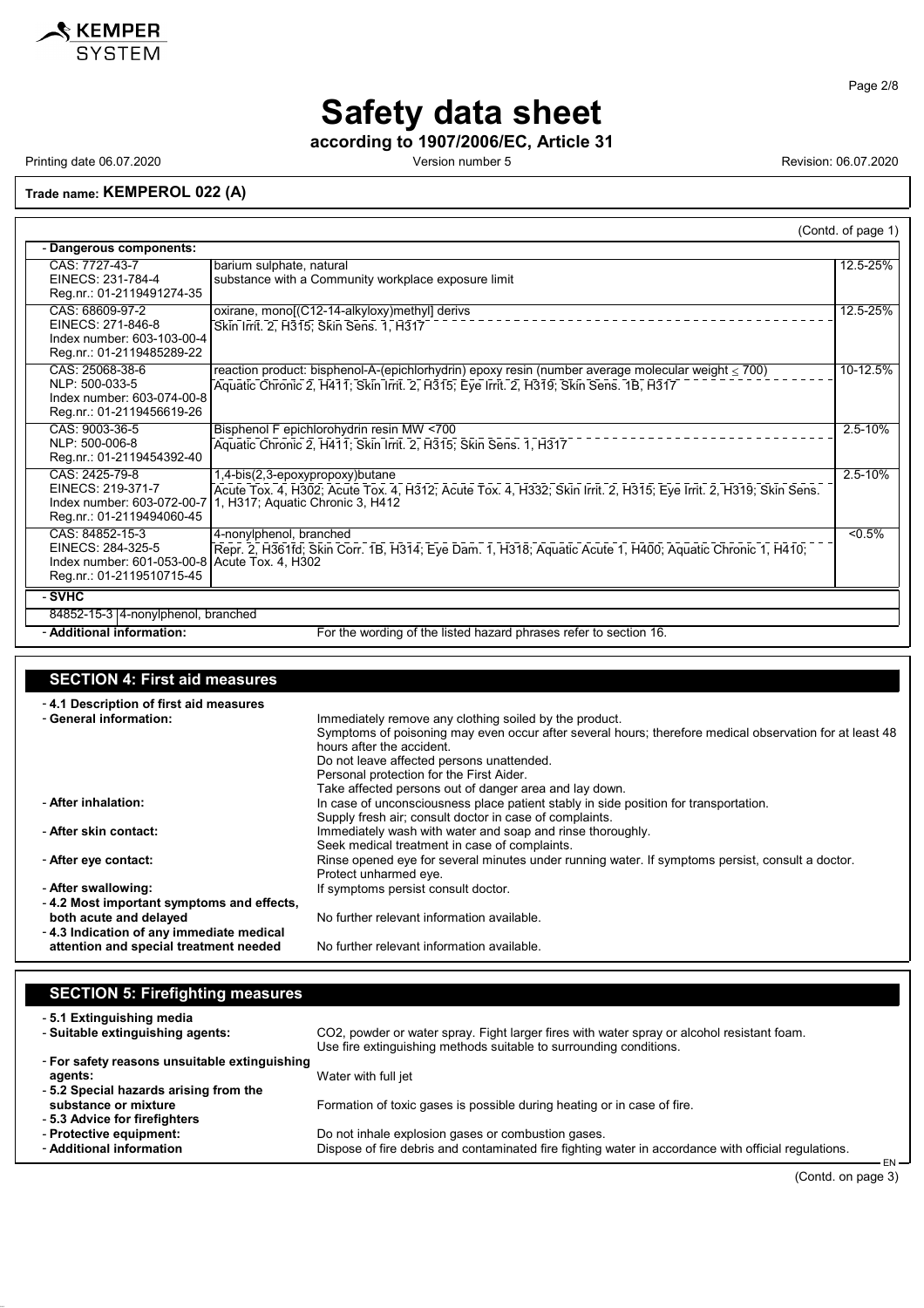

**according to 1907/2006/EC, Article 31**

Printing date 06.07.2020 **Printing date 06.07.2020** Version number 5 Revision: 06.07.2020

 $\overline{\phantom{a}}$ 

**Trade name: KEMPEROL 022 (A)**

(Contd. of page 2)

| <b>SECTION 6: Accidental release measures</b>                               |                                                                                                                                                                                                                         |  |
|-----------------------------------------------------------------------------|-------------------------------------------------------------------------------------------------------------------------------------------------------------------------------------------------------------------------|--|
| -6.1 Personal precautions, protective<br>equipment and emergency procedures | Wear protective equipment. Keep unprotected persons away.<br>Ensure adequate ventilation                                                                                                                                |  |
| - 6.2 Environmental precautions:                                            | Inform respective authorities in case of seepage into water course or sewage system.<br>Do not allow to enter sewers/ surface or ground water.<br>Prevent from spreading (e.g. by damming-in or oil barriers).          |  |
| -6.3 Methods and material for containment                                   |                                                                                                                                                                                                                         |  |
| and cleaning up:                                                            | Absorb with liquid-binding material (sand, diatomite, acid binders, universal binders, sawdust).<br>Dispose contaminated material as waste according to item 13.<br>Do not flush with water or aqueous cleansing agents |  |
| -6.4 Reference to other sections                                            | See Section 7 for information on safe handling.<br>See Section 8 for information on personal protection equipment.<br>See Section 13 for disposal information.                                                          |  |

| <b>SECTION 7: Handling and storage</b>                            |                                                                                                                                                   |
|-------------------------------------------------------------------|---------------------------------------------------------------------------------------------------------------------------------------------------|
| -7.1 Precautions for safe handling                                | Store in cool, dry place in tightly closed receptacles.<br>Ensure good ventilation/exhaustion at the workplace.<br>Prevent formation of aerosols. |
| -7.2 Conditions for safe storage, including any incompatibilities |                                                                                                                                                   |
| - Storage:                                                        |                                                                                                                                                   |
| - Requirements to be met by storerooms and                        |                                                                                                                                                   |
| receptacles:                                                      | Store only in the original receptacle.                                                                                                            |
| - Information about storage in one common                         |                                                                                                                                                   |
| storage facility:                                                 | Store away from foodstuffs.                                                                                                                       |
| - Further information about storage                               |                                                                                                                                                   |
| conditions:                                                       | Protect from frost                                                                                                                                |
|                                                                   | Store in dry conditions.                                                                                                                          |
|                                                                   | Keep container tightly sealed.                                                                                                                    |
|                                                                   | Recommended storage temperature: 5-30 °C                                                                                                          |
| - Storage class:                                                  | 10                                                                                                                                                |
| - 7.3 Specific end use(s)                                         | No further relevant information available.                                                                                                        |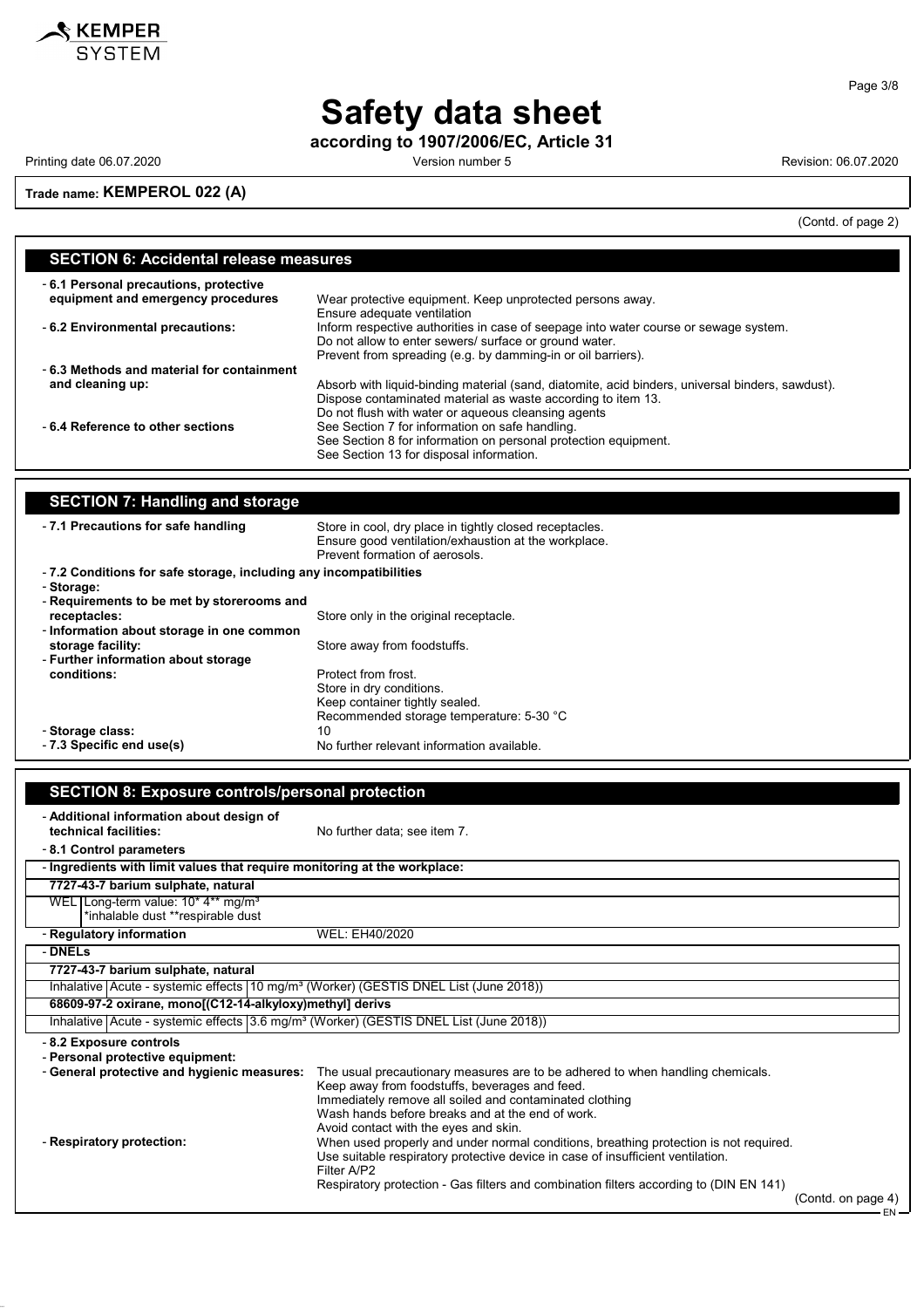

**according to 1907/2006/EC, Article 31**

Printing date 06.07.2020 **Printing date 06.07.2020** Version number 5 Revision: 06.07.2020

### **Trade name: KEMPEROL 022 (A)**

|                                                                                       | (Contd. of page 3)                                                                                                                                                                                                                                                                                                                                                                   |
|---------------------------------------------------------------------------------------|--------------------------------------------------------------------------------------------------------------------------------------------------------------------------------------------------------------------------------------------------------------------------------------------------------------------------------------------------------------------------------------|
| - Protection of hands:                                                                | Protective gloves                                                                                                                                                                                                                                                                                                                                                                    |
|                                                                                       | Check protective gloves prior to each use for their proper condition.<br>Only use chemical-protective gloves with CE-labelling of category III.<br>The glove material has to be impermeable and resistant to the product/ the substance/ the<br>preparation.<br>Selection of the glove material on consideration of the penetration times, rates of diffusion<br>and the degradation |
| - Material of gloves                                                                  | After use of gloves apply skin-cleaning agents and skin cosmetics.<br>Recommended materials:<br>Butyl rubber, BR<br>Recommended thickness of the material: $> 0.5$ mm                                                                                                                                                                                                                |
| - Penetration time of glove material                                                  | The selection of the suitable gloves does not only depend on the material, but also on further marks of<br>quality and varies from manufacturer to manufacturer.<br>The determined penetration times according to EN 16523-1:2015 are not performed under practical<br>conditions. Therefore a maximum wearing time, which corresponds to 50% of the penetration time, is            |
| - As protection from splashes gloves made of<br>the following materials are suitable: | recommended.<br>Nitrile rubber, NBR                                                                                                                                                                                                                                                                                                                                                  |
|                                                                                       | Recommended thickness of the material: $> 0.1$ mm<br>Penetration time (min.): $<$ 10                                                                                                                                                                                                                                                                                                 |
| - Eye protection:                                                                     | Tightly sealed goggles                                                                                                                                                                                                                                                                                                                                                               |
| - Body protection:                                                                    | Protective goggles and facial protection - Classification according to EN 166<br>Protective work clothing<br>protective clothing (EN 13034)                                                                                                                                                                                                                                          |

### **SECTION 9: Physical and chemical properties**

| -9.1 Information on basic physical and chemical properties<br>- General Information<br>- Appearance: |                                                      |
|------------------------------------------------------------------------------------------------------|------------------------------------------------------|
| Form:                                                                                                | Fluid                                                |
| Colour:                                                                                              |                                                      |
|                                                                                                      | According to product specification<br>Characteristic |
| - Odour:                                                                                             |                                                      |
| - Odour threshold:                                                                                   | Not determined.                                      |
| - pH-value:                                                                                          | Not determined.                                      |
| - Change in condition                                                                                |                                                      |
| Melting point/freezing point:                                                                        | Undetermined                                         |
| Initial boiling point and boiling range:                                                             | Undetermined.                                        |
| - Flash point:                                                                                       | 101 °C                                               |
| - Flammability (solid, gas):                                                                         | Not applicable.                                      |
| - Decomposition temperature:                                                                         | Not determined.                                      |
| - Auto-ignition temperature:                                                                         | Product is not selfigniting.                         |
| - Explosive properties:                                                                              | Product does not present an explosion hazard.        |
| - Explosion limits:                                                                                  |                                                      |
| Lower:                                                                                               | Not determined.                                      |
| Upper:                                                                                               | Not determined.                                      |
|                                                                                                      | Not determined.                                      |
| - Density:                                                                                           |                                                      |
| - Relative density                                                                                   | Not determined.                                      |
| - Vapour density                                                                                     | Not determined.                                      |
| - Evaporation rate                                                                                   | Not determined.                                      |
| - Solubility in / Miscibility with                                                                   |                                                      |
| water:                                                                                               | Not miscible or difficult to mix.                    |
| - Partition coefficient: n-octanol/water:                                                            | Not determined.                                      |
|                                                                                                      | (Contd. on page 5)                                   |

Page 4/8

EN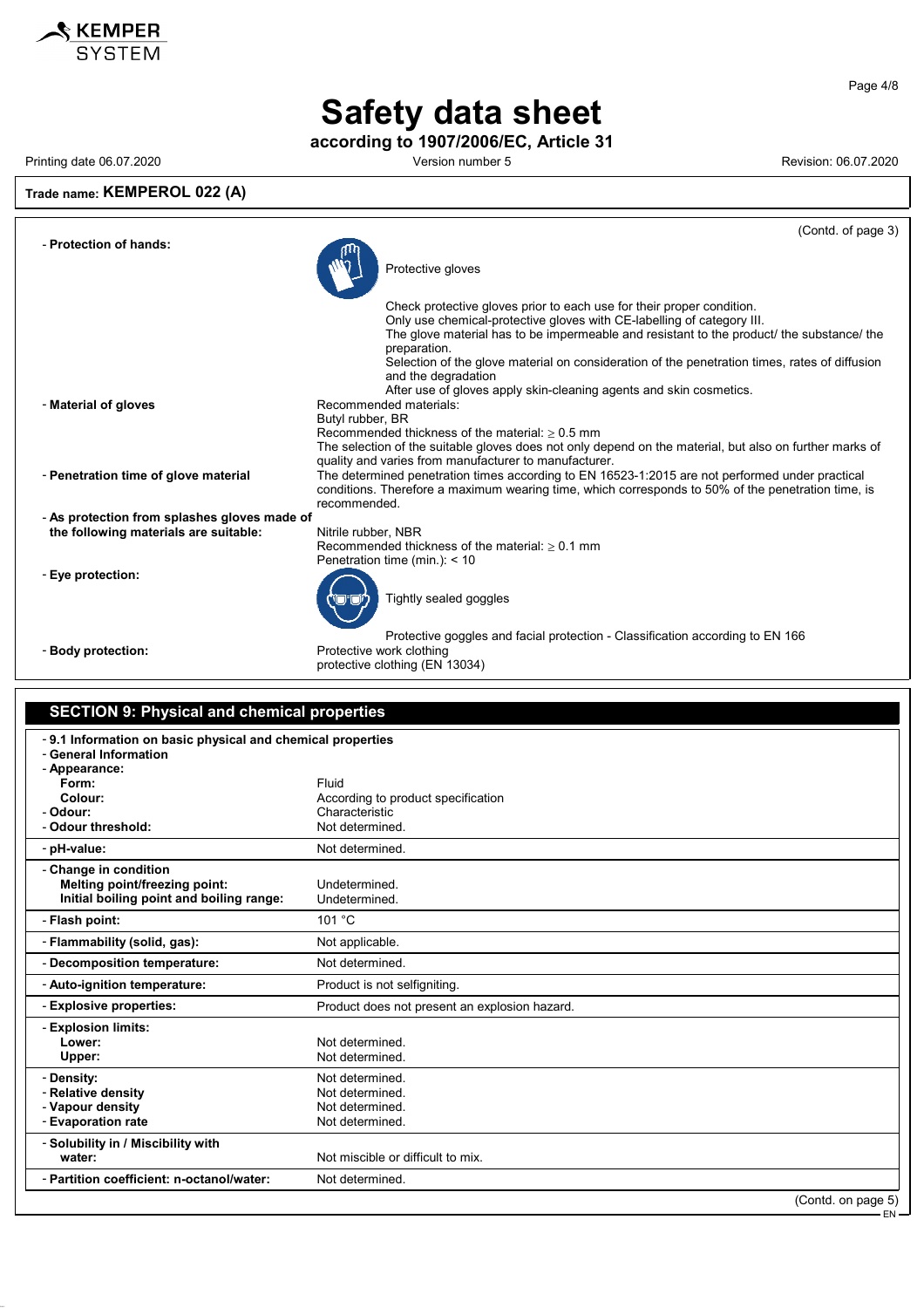

**according to 1907/2006/EC, Article 31**

Printing date 06.07.2020 **Version number 5** Version number 5 Revision: 06.07.2020

#### **Trade name: KEMPEROL 022 (A)**

|                                                          | (Contd. of page 4)                                  |
|----------------------------------------------------------|-----------------------------------------------------|
| - Viscosity:<br>Dynamic:<br>Kinematic:                   | Not determined.<br>Not determined.                  |
| - Solvent content:<br>VOC (EC)<br>-9.2 Other information | 2.60%<br>No further relevant information available. |

#### **SECTION 10: Stability and reactivity**

- **10.2 Chemical stability**

- **10.1 Reactivity 10.1 Reactivity 10.1 Reactivity 10.1 Reactivity 10.1 Reactivity** 

- **Thermal decomposition / conditions to be** No decomposition if used according to specifications.<br>No dangerous reactions known. - **10.3 Possibility of hazardous reactions**<br>- 10.4 Conditions to avoid - **10.4 Conditions to avoid**<br> **10.5 Incompatible materials:** No further relevant information available.<br>
No further relevant information available. No further relevant information available.<br>No dangerous decomposition products known.

- 10.6 Hazardous decomposition products:

#### **SECTION 11: Toxicological information**

- **11.1 Information on toxicological effects**

| - 11.1 milomation on toxicological enects<br>- Acute toxicity             |      |                                                          | Based on available data, the classification criteria are not met.                                                                      |
|---------------------------------------------------------------------------|------|----------------------------------------------------------|----------------------------------------------------------------------------------------------------------------------------------------|
| - LD/LC50 values relevant for classification:                             |      |                                                          |                                                                                                                                        |
|                                                                           |      | 7727-43-7 barium sulphate, natural                       |                                                                                                                                        |
| Oral                                                                      | LD50 | >15,000 mg/kg (rat)                                      |                                                                                                                                        |
| Dermal                                                                    | LD50 | >2,000 mg/kg (rat)                                       |                                                                                                                                        |
|                                                                           |      | 68609-97-2 oxirane, mono[(C12-14-alkyloxy)methyl] derivs |                                                                                                                                        |
| Oral                                                                      | LD50 | 19,200 mg/kg (rat)                                       |                                                                                                                                        |
| Dermal                                                                    | LD50 | $>4,500$ mg/kg (rabbit)                                  |                                                                                                                                        |
|                                                                           |      |                                                          | 25068-38-6 reaction product: bisphenol-A-(epichlorhydrin) epoxy resin (number average molecular weight $\leq 700$ )                    |
| Oral                                                                      | LD50 | 11,400 mg/kg (rat)                                       |                                                                                                                                        |
| Dermal                                                                    | LD50 | $>2,000$ mg/kg (rabbit)                                  |                                                                                                                                        |
| Inhalative LCLo                                                           |      | 1 mg/l $(rat)$                                           |                                                                                                                                        |
|                                                                           |      | 9003-36-5 Bisphenol F epichlorohydrin resin MW <700      |                                                                                                                                        |
| Oral                                                                      | LD50 | 23,800 mg/kg (rat)                                       |                                                                                                                                        |
| Dermal                                                                    | LD50 | $>2,000$ mg/kg (rabbit)                                  |                                                                                                                                        |
|                                                                           |      | 2425-79-8 1,4-bis(2,3-epoxypropoxy)butane                |                                                                                                                                        |
| Oral                                                                      | LD50 | 500 mg/kg (ATE)                                          |                                                                                                                                        |
| Dermal                                                                    | LD50 | 1,100 mg/kg (ATE)                                        |                                                                                                                                        |
|                                                                           |      | Inhalative $LC50/4$ h 11 mg/l (ATE)                      |                                                                                                                                        |
|                                                                           |      | 84852-15-3 4-nonylphenol, branched                       |                                                                                                                                        |
| Oral                                                                      | LD50 | 500 mg/kg (ATE)                                          |                                                                                                                                        |
| - Primary irritant effect:                                                |      |                                                          |                                                                                                                                        |
| - Skin corrosion/irritation                                               |      |                                                          | Causes skin irritation.                                                                                                                |
| - Serious eye damage/irritation<br>- Respiratory or skin sensitisation    |      |                                                          | Causes serious eye irritation.<br>May cause an allergic skin reaction.                                                                 |
| - CMR effects (carcinogenity, mutagenicity and toxicity for reproduction) |      |                                                          |                                                                                                                                        |
| - Germ cell mutagenicity                                                  |      |                                                          | Based on available data, the classification criteria are not met.                                                                      |
| - Carcinogenicity                                                         |      |                                                          | Based on available data, the classification criteria are not met.                                                                      |
| - Reproductive toxicity                                                   |      |                                                          | Based on available data, the classification criteria are not met.                                                                      |
| - STOT-single exposure                                                    |      |                                                          | Based on available data, the classification criteria are not met.<br>Based on available data, the classification criteria are not met. |
| - STOT-repeated exposure<br>- Aspiration hazard                           |      |                                                          | Based on available data, the classification criteria are not met.                                                                      |
|                                                                           |      |                                                          |                                                                                                                                        |

EN (Contd. on page 6)

Page 5/8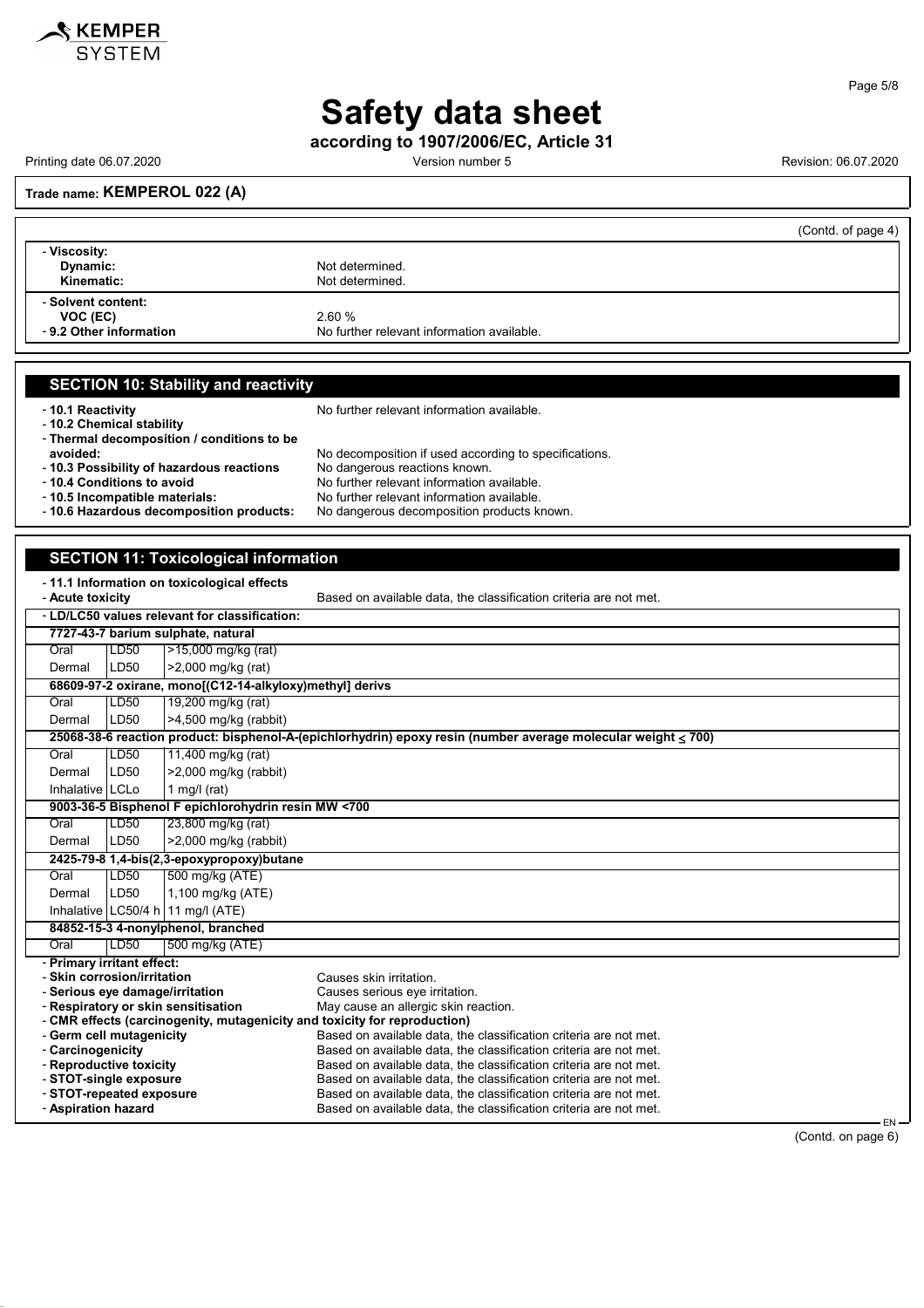

Page 6/8

## **Safety data sheet**

**according to 1907/2006/EC, Article 31**

Printing date 06.07.2020 **Version number 5** Version number 5 Revision: 06.07.2020

**Trade name: KEMPEROL 022 (A)**

(Contd. of page 5)

| <b>SECTION 12: Ecological information</b> |                                                                 |                                                                                                                                                       |  |
|-------------------------------------------|-----------------------------------------------------------------|-------------------------------------------------------------------------------------------------------------------------------------------------------|--|
|                                           | - 12.1 Toxicity                                                 |                                                                                                                                                       |  |
| - Aquatic toxicity:                       |                                                                 |                                                                                                                                                       |  |
|                                           | 7727-43-7 barium sulphate, natural                              |                                                                                                                                                       |  |
| <b>EC50</b>                               | 32 mg/l (Daphnia magna) (Ba-lon; 48 h)                          |                                                                                                                                                       |  |
|                                           | 68609-97-2 oxirane, mono[(C12-14-alkyloxy)methyl] derivs        |                                                                                                                                                       |  |
| EbC50                                     | 843 mg/l (Pseudokirchneriella subcapitata)                      |                                                                                                                                                       |  |
|                                           | LC50/96 h 1,800 mg/l (LEPOMUS MACROCHIRUS)                      |                                                                                                                                                       |  |
|                                           | >5,000 mg/l (Oncorhynchus mykiss (Regenbogenforelle))           |                                                                                                                                                       |  |
| <b>NOEC</b>                               | 500 mg/l (Pseudokirchneriella subcapitata) (NOEC (72 hr))       |                                                                                                                                                       |  |
|                                           |                                                                 | 25068-38-6 reaction product: bisphenol-A-(epichlorhydrin) epoxy resin (number average molecular weight ≤ 700)                                         |  |
| $\overline{IC50}$                         | >42.6 mg/l (Bakterien) (18h)                                    |                                                                                                                                                       |  |
|                                           | LC50/96 h 1.5 mg/l (fish) (OECD 203 (96 hr))                    |                                                                                                                                                       |  |
|                                           | 1.5 mg/l (Oncorhynchus mykiss (Regenbogenforelle))              |                                                                                                                                                       |  |
|                                           | EC50 (24) 3.6 mg/l (dpa)                                        |                                                                                                                                                       |  |
| <b>EC50</b>                               | 1.8 mg/l (Daphnia magna) (48h)                                  |                                                                                                                                                       |  |
| <b>EC50</b>                               | 9.4 mg/l (ALGAE) (EPA CFR (72 hr))                              |                                                                                                                                                       |  |
|                                           | 1.7 mg/l (daphnia) (OECD 202 (48 hr))                           |                                                                                                                                                       |  |
|                                           | 11 mg/l (Selenastrum capricornutum) (72h)                       |                                                                                                                                                       |  |
| <b>NOEC</b>                               | 0.3 mg/l (Daphnia magna) (21d)                                  |                                                                                                                                                       |  |
| <b>MATC</b>                               | 0.55 mg/l (Daphnia magna) (21d)                                 |                                                                                                                                                       |  |
|                                           | 9003-36-5 Bisphenol F epichlorohydrin resin MW <700             |                                                                                                                                                       |  |
|                                           | LC50/96 h >100 mg/l (fish)                                      |                                                                                                                                                       |  |
|                                           | 2425-79-8 1,4-bis(2,3-epoxypropoxy)butane                       |                                                                                                                                                       |  |
| EL50                                      | >160 mg/l (Pseudokirchneriella subcapitata) (OECD 201)          |                                                                                                                                                       |  |
| <b>EC50</b>                               | 75 mg/l (Daphnia magna) (24h; OECD 202)                         |                                                                                                                                                       |  |
|                                           | LC50<br>19.8 mg/l (Danio rerio (Zebrabärbling)) (96h; OECD 203) |                                                                                                                                                       |  |
|                                           | - 12.2 Persistence and degradability                            | No further relevant information available.                                                                                                            |  |
| - 12.4 Mobility in soil                   | - 12.3 Bioaccumulative potential                                | No further relevant information available.<br>No further relevant information available.                                                              |  |
| - Ecotoxical effects:                     |                                                                 |                                                                                                                                                       |  |
| - Remark:                                 |                                                                 | Harmful to fish                                                                                                                                       |  |
|                                           | - Additional ecological information:                            |                                                                                                                                                       |  |
| - General notes:                          |                                                                 | Water hazard class 2 (German Regulation) (Self-assessment): hazardous for water                                                                       |  |
|                                           |                                                                 | Do not allow product to reach ground water, water course or sewage system.<br>Danger to drinking water if even small quantities leak into the ground. |  |
|                                           |                                                                 | Harmful to aquatic organisms                                                                                                                          |  |
| - 12.5 Results of PBT and vPvB assessment |                                                                 |                                                                                                                                                       |  |
| $-$ PBT:                                  |                                                                 | Not applicable.                                                                                                                                       |  |
| - vPvB:                                   |                                                                 | Not applicable.                                                                                                                                       |  |
|                                           | -12.6 Other adverse effects                                     | No further relevant information available.                                                                                                            |  |

### **SECTION 13: Disposal considerations** - **13.1 Waste treatment methods** Must not be disposed together with household garbage. Do not allow product to reach sewage system. Disposal according to official regulations - **European waste catalogue** 08 04 09\* waste adhesives and sealants containing organic solvents or other hazardous substances 08 04 10 waste adhesives and sealants other than those mentioned in 08 04 09 - **Uncleaned packaging:**

Disposal must be made according to official regulations.

### **SECTION 14: Transport information**

- **14.1 UN-Number**

- **ADR, IMDG, IATA** UN3082

(Contd. on page 7)

EN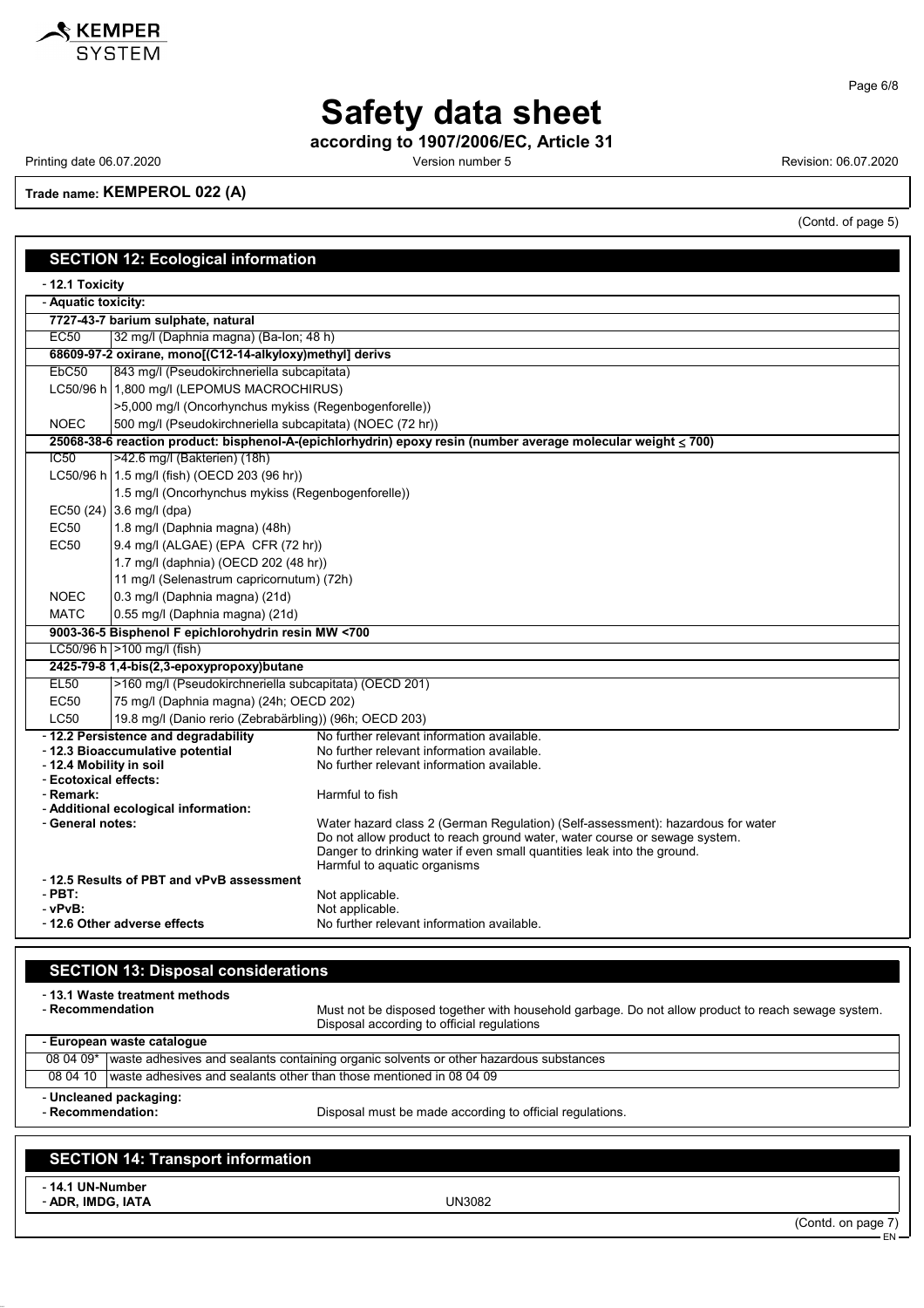

Page 7/8

# **Safety data sheet**

**according to 1907/2006/EC, Article 31**

Printing date 06.07.2020 **Printing date 06.07.2020** Version number 5 Revision: 06.07.2020

### **Trade name: KEMPEROL 022 (A)**

|                                                                             | (Contd. of page 6)                                                                                                                                                                                                                                                                                                                                                                                 |
|-----------------------------------------------------------------------------|----------------------------------------------------------------------------------------------------------------------------------------------------------------------------------------------------------------------------------------------------------------------------------------------------------------------------------------------------------------------------------------------------|
| - 14.2 UN proper shipping name<br>- ADR<br>- IMDG                           | 3082 ENVIRONMENTALLY HAZARDOUS SUBSTANCE, LIQUID, N.O.S.<br>(reaction product: bisphenol-A-(epichlorhydrin) epoxy resin (number average<br>molecular weight $\leq 700$ )<br>ENVIRONMENTALLY HAZARDOUS SUBSTANCE, LIQUID, N.O.S. (reaction<br>product: bisphenol-A-(epichlorhydrin) epoxy resin (number average molecular<br>weight $\leq$ 700), Bisphenol F epichlorohydrin resin MW <700), MARINE |
| - IATA                                                                      | POLLUTANT<br>ENVIRONMENTALLY HAZARDOUS SUBSTANCE, LIQUID, N.O.S. (reaction<br>product: bisphenol-A-(epichlorhydrin) epoxy resin (number average molecular<br>weight $\leq 700$ )                                                                                                                                                                                                                   |
| - 14.3 Transport hazard class(es)                                           |                                                                                                                                                                                                                                                                                                                                                                                                    |
| - ADR                                                                       |                                                                                                                                                                                                                                                                                                                                                                                                    |
| - Class<br>- Label                                                          | 9 (M6) Miscellaneous dangerous substances and articles.<br>9                                                                                                                                                                                                                                                                                                                                       |
| - IMDG, IATA                                                                |                                                                                                                                                                                                                                                                                                                                                                                                    |
| - Class<br>- Label                                                          | 9 Miscellaneous dangerous substances and articles.<br>9                                                                                                                                                                                                                                                                                                                                            |
| - 14.4 Packing group<br>- ADR, IMDG, IATA                                   | Ш                                                                                                                                                                                                                                                                                                                                                                                                  |
| - 14.5 Environmental hazards:                                               | Product contains environmentally hazardous substances: reaction product:<br>bisphenol-A-(epichlorhydrin) epoxy resin (number average molecular weight $\leq$                                                                                                                                                                                                                                       |
| - Marine pollutant:                                                         | 700)<br>Yes<br>Symbol (fish and tree)                                                                                                                                                                                                                                                                                                                                                              |
| - Special marking (ADR):<br>- Special marking (IATA):                       | Symbol (fish and tree)<br>Symbol (fish and tree)                                                                                                                                                                                                                                                                                                                                                   |
| - 14.6 Special precautions for user                                         | Warning: Miscellaneous dangerous substances and articles.                                                                                                                                                                                                                                                                                                                                          |
| - Hazard identification number (Kemler code):<br>- EMS Number:              | 90<br>$F-A, S-F$                                                                                                                                                                                                                                                                                                                                                                                   |
| - Stowage Category                                                          | A                                                                                                                                                                                                                                                                                                                                                                                                  |
| -14.7 Transport in bulk according to Annex II of Marpol and the IBC<br>Code | Not applicable.                                                                                                                                                                                                                                                                                                                                                                                    |
| - Transport/Additional information:                                         |                                                                                                                                                                                                                                                                                                                                                                                                    |
| - ADR<br>- Limited quantities (LQ)                                          | 5L                                                                                                                                                                                                                                                                                                                                                                                                 |
| - Excepted quantities (EQ)                                                  | Code: E1                                                                                                                                                                                                                                                                                                                                                                                           |
|                                                                             | Maximum net quantity per inner packaging: 30 ml<br>Maximum net quantity per outer packaging: 1000 ml                                                                                                                                                                                                                                                                                               |
| - Transport category                                                        | 3                                                                                                                                                                                                                                                                                                                                                                                                  |
| - Tunnel restriction code                                                   |                                                                                                                                                                                                                                                                                                                                                                                                    |
| - IMDG<br>- Limited quantities (LQ)                                         | 5L                                                                                                                                                                                                                                                                                                                                                                                                 |
| - Excepted quantities (EQ)                                                  | Code: E1                                                                                                                                                                                                                                                                                                                                                                                           |
|                                                                             | Maximum net quantity per inner packaging: 30 ml<br>Maximum net quantity per outer packaging: 1000 ml                                                                                                                                                                                                                                                                                               |
| - UN "Model Regulation":                                                    | UN 3082 ENVIRONMENTALLY HAZARDOUS SUBSTANCE, LIQUID, N.O.S.<br>(REACTION PRODUCT: BISPHENOL-A-(EPICHLORHYDRIN) EPOXY RESIN<br>(NUMBER AVERAGE MOLECULAR WEIGHT ≤ 700)), 9, III                                                                                                                                                                                                                     |
|                                                                             | EN-                                                                                                                                                                                                                                                                                                                                                                                                |

(Contd. on page 8)